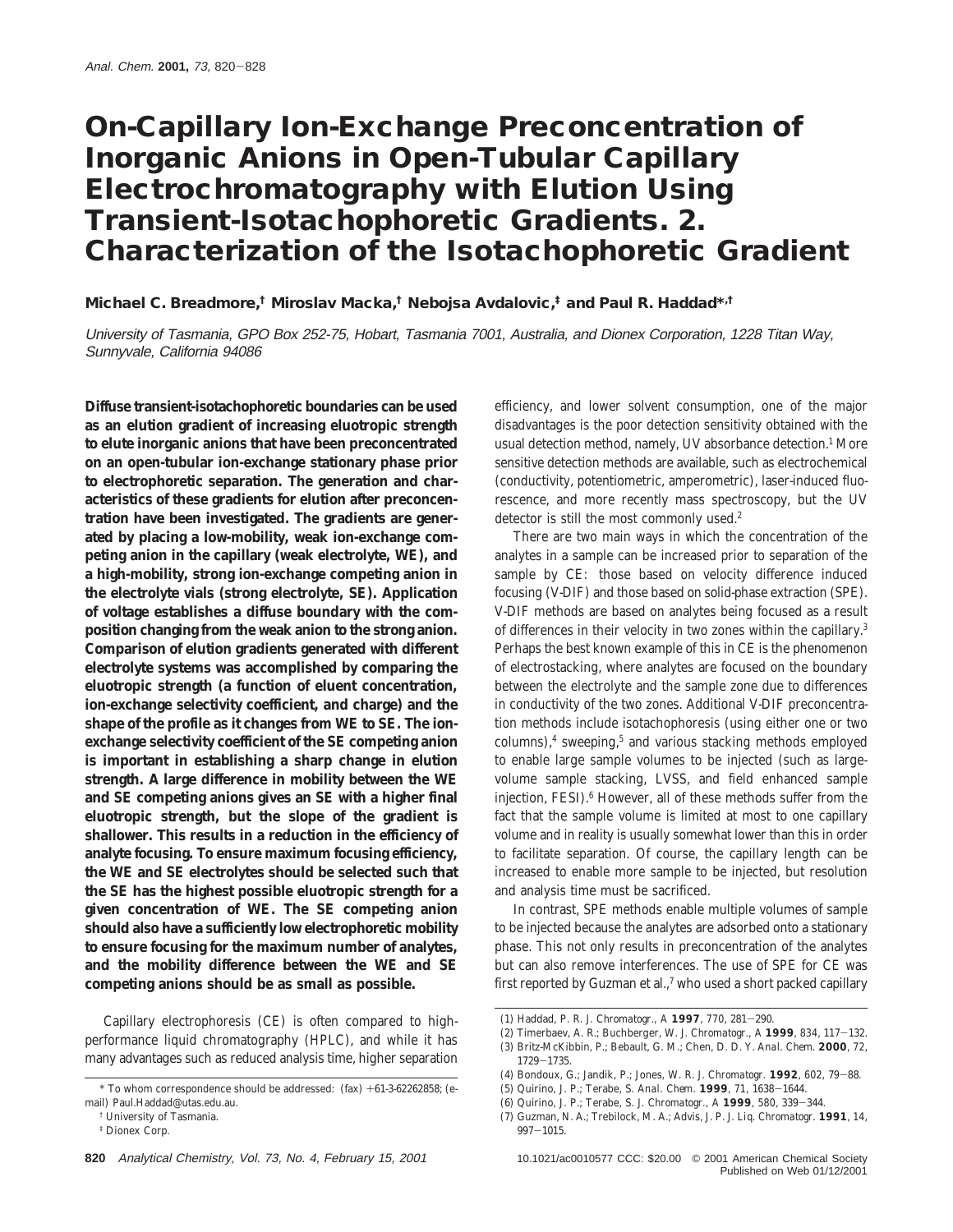

Figure 1. Schematic representation of preconcentration and separation procedures. (a) capillary schematic and definitions, (b) injection of the sample and analyte preconcentration, (c) filling of capillary with weak electrolyte from the outlet end (in order to minimize the possibility of movement of the preconcentrated analytes, (d) application of voltage resulting in the generation of a gradient that focuses and elutes the analytes from the preconcentration section of the capillary, and (e) electrophoretic separation of the focused analytes in the separation section of the capillary.

to preconcentrate methamphetamine. Since then, there have been numerous reports using open tubular columns,<sup>8,9</sup> small packed beds, $7,10-15$  and disks,  $16,17$  with the later being preferred due to higher flow rates and smaller elution volumes. However, most of the work has focused on the use of reversed-phase interactions for preconcentration and inorganic species have received little attention, with only two reports in the literature. Both of these

- (8) Cai, J.; El Rassi, Z. *J. Liq. Chromatogr.* **<sup>1992</sup>**, *<sup>15</sup>*, 1179-1192.
- (9) Cai, J.; El Rassi, Z. *J. Liq. Chromatogr.* **<sup>1993</sup>**, *<sup>16</sup>*, 2007-2024.
- (10) Beattie, J. H.; Self, R.; Richards, M. P. *Electrophoresis* **<sup>1995</sup>**, *<sup>16</sup>*, 322-328.
- (11) Fritz, J. S.; Freeze, R. C.; Thornton, M. J.; Gjerde, D. T. *J. Chromatogr., A* **<sup>1996</sup>**, *<sup>739</sup>*, 57-61.
- (12) Guzman, N. A. *J. Liq. Chromatogr.* **<sup>1995</sup>**, *<sup>18</sup>*, 3751-3768.
- (13) Peterrson, M.; Wahlund, K.-G.; Nilsson, S. *J. Chromatogr., A* **1999**, *841*,  $249 - 261.$
- (14) Strausbauch, M. A.; Madden, B. J.; Wettstein, P. J.; Landers, J. P. *Electrophoresis* **<sup>1995</sup>**, *<sup>16</sup>*, 541-548.
- (15) Strausbauch, M. A.; Xu, S. J.; Ferguson, J. E.; Nunez, M. E.; Machacek, D.; Lawson, G. M.; Wettstein, P. J.; Landers, J. P. *J. Chromatogr., A* **1995**, *717*, <sup>279</sup>-291.
- (16) Burgi, D. S.; Chien, R.-L. In *Handbook of Capillary Electrophoresis*; Landers, J. P., Ed.; CRC Press: New York, 1997; pp 479-493.
- (17) Tomlinson, A. J.; Benson, L. M.; Guzman, N. A.; Naylor, S. *J. Chromatogr., <sup>A</sup>* **<sup>1996</sup>**, *<sup>744</sup>*, 3-15.

methods employ CE coupled to a flow injection system using an ion-exchange (IE) column with either the effluent being directed across the capillary inlet and injection performed via voltage18 or the sample placed into a CE vial and injected in the normal manner<sup>19</sup>

Recently, in a preliminary communication, we showed that inorganic anions can be preconcentrated by SPE using an ionexchange open-tubular CEC (IE-OT-CEC) approach, with elution being accomplished by the use of a transient-isotachophoretic gradient.20 Here, a short section (8.5 cm) of the capillary was coated with 70-nm-diameter cationic ion-exchange particles (functionalized with quaternary ammonium groups) to form a preconcentration section, (Figure 1a), with the remainder of the capillary being a conventional fused-silica surface. Pressure-assisted injection of several capillary volumes of the sample results in the adsorption of anionic analytes onto the ion-exchange stationary

- (19) Novic, M.; Gucek, M. *J. Chromatogr., A* **<sup>2000</sup>**, *<sup>868</sup>*, 135-139.
- (20) Breadmore, M. C.; Boyce, M.; Macka, M.; Avdalovic, N.; Haddad, P. R. *Analyst* **<sup>2000</sup>**, *<sup>125</sup>*, 799-802.

<sup>(18)</sup> Arce, L.; Kuban, P.; Rı´os, A.; Valca´rcel, M.; Karlberg, B. *Anal. Chim. Acta* **<sup>1999</sup>**, *<sup>390</sup>*, 39-44.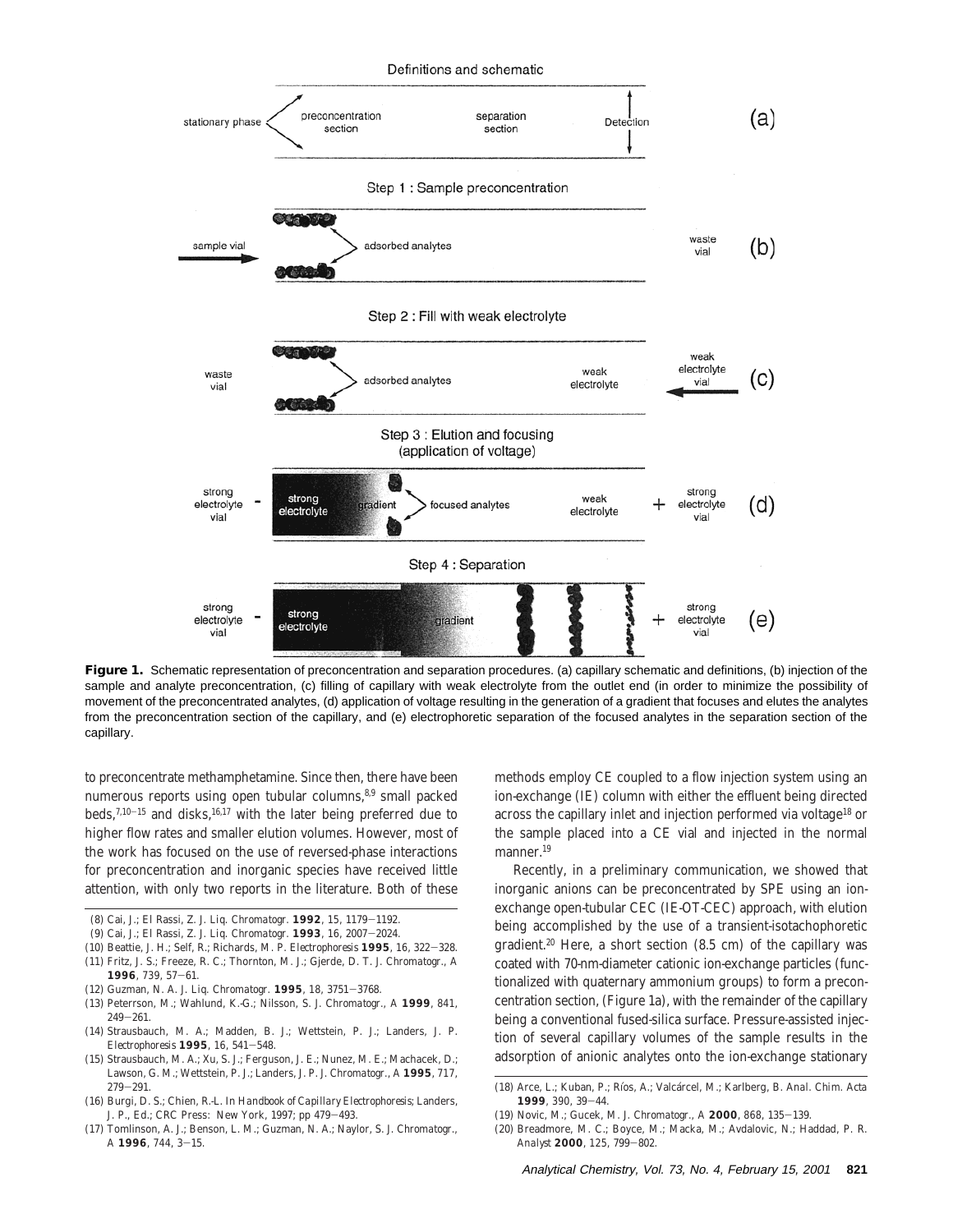phase and preconcentration of the sample (Figure 1b). The capillary is then filled from the outlet end with an electrolyte containing an anion with a low ion-exchange selectivity coefficient for the stationary phase and also having a low electrophoretic mobility (called the weak electrolyte, WE) (Figure 1c). In the next step, the electrolyte vials at each end of the capillary are filled with an electrolyte that contains a competing ion having a high ion-exchange selectivity coefficient and a high electrophoretic mobility (the strong electrolyte, SE). On applying the separation voltage, some of the more mobile, stronger competing anions from SE will migrate ahead of the less mobile, weaker competing anions from WE, establishing a diffuse boundary of increasing eluotropic strength according to isotachophoretic principles (Figure 1d). This boundary constitutes a compositional gradient in which the electrolyte changes progressively from WE to SE Appropriate selection of analyte and electrolyte ions enables the analytes to be focused into an extremely sharp band prior to leaving the ionexchange part of the capillary and then subsequently separated in the uncoated separation section of the capillary according to normal electrophoretic principles (Figure 1e). We have demonstrated this approach using one particular composition of WE and SE and two analytes  $(NO<sub>3</sub><sup>-</sup>$  and Br<sup>-</sup>), for which detection limits of 0.86 and 0.32 *µ*M and separation efficiencies of 138 000 and 236 000 were achieved for Br<sup>–</sup> and NO<sub>3</sub><sup>–</sup>, respectively. Extension of this method to a wider range of electrolytes and analytes requires a fundamental understanding of the transient-isotachophoretic gradient, and the present paper examines the parameters that will affect the elution gradient and investigates the influence of these parameters on analyte focusing.

## **EXPERIMENTAL SECTION**

**Instrumentation.** Electrophoretic separations were performed using a Hewlett-Packard 3DCE (Hewlett-Packard, Waldbron, Germany). Separations were carried out using a Polymicro (Phoenix, AZ) fused-silica capillary (25-*µ*m i.d. with a length of 64.5 cm, 56.0 cm to detector) unless otherwise noted.

Ion chromatographic separations were carried out using an Dionex (Sunnyvale, CA) DX-500 instrument. Detection was accomplished by using either suppressed conductivity detection and/or direct UV detection using a Waters (Milford, MA) 860 UV/visible spectrophotometric detector. The ions were separated on a 4 × 150 mm Ion Pac AS5A, 5-*µ*m column (Dionex) fitted with an AS5G guard column (Dionex). The void time was measured by recording the water dip observed at 214 nm.

**Reagents.** AS5A latex particles with an approximate size of 75 nm were supplied as an  $11\%$  (w/v) suspension from Dionex. Analytical grade tris(hydroxymethyl)aminomethane (TRIS) was obtained from Sigma-Aldrich (Milwaukee, WI) and was used without further purification. Standards of 0.1 mM Br<sup>-</sup>, I<sup>-</sup>, NO<sub>2</sub><sup>-</sup>,  $\rm NO_3^-$ , SCN<sup>-</sup>, and CrO $_4^{2-}$  were prepared from sodium or potassium salts of analytical grade and diluted as required. Background electrolytes (BGEs) were prepared by titration of TRIS with the corresponding acid of the desired eluent competing ion (HClO4 or naphthalenedisulfonic acid) to a pH of 8.05. Therefore, BGEs with a concentration of 10 mM  $ClO_4^-$  will have 20 mM TRIS. All BGEs were degassed by application of a vacuum for 1 min and filtered through a 0.45-*µ*m filter before use. Solutions containing  $F^-$  were prepared from dissolution of the sodium salt. The

**822** Analytical Chemistry, Vol. 73, No. 4, February 15, 2001

carbonate eluents for IC separations were prepared from  $\text{Na}_2\text{CO}_3$ and NaHCO<sub>3</sub> according to the desired concentration and pH, while the perchlorate eluent was prepared by titration of  $HClO<sub>4</sub>$  with TRIS to give the desired pH.

**Capillary Coating Procedure.** The latex was cleaned as reported previously.21 In this study, we have used only capillaries in which the entire length had been coated with the latex particles, since the emphasis of this work is on the elution and focusing aspects of the process rather than on the sample preconcentration or separation steps. Whole capillaries were coated by flushing the capillary with a dilute suspension of particles for 20 min (repeated 3 times) before being flushed with water for 5 min, followed by equilibration with the desired BGE by flushing for 10 min.21

## **RESULTS AND DISCUSSION**

**Operating Principles of Preconcentration Using Isotachophoretic Gradients.** The desirable characteristics of an oncapillary sample preconcentration method using a solid-phase extraction approach are that the analyte ions from a large sample volume should be adsorbed onto the preconcentration stationary phase and then eluted by the gradient as a sharp band for subsequent separation and quantification. In this way, high preconcentration factors and good separation efficiencies can be obtained. In order for the band of analyte ions to become focused on the capillary wall, the relative IE strength and mobility of the analyte, WE, and SE anions must be selected accordingly. If  $K_A$ , *K*WE, and *K*SE are used to denote the IE selectivity coefficients of the analyte, WE and SE anions, respectively, and  $\mu_A$ ,  $\mu_{WE}$ , and  $\mu_{SE}$ denote their electrophoretic mobilities, and then the relative magnitudes of these parameters ideally are  $K_{WE} < K_A < K_{SE}$  and  $\mu_A > \mu_{SE} > \mu_{WE}$ . When conditions are selected to ensure that this occurs, then analytes are focused along the capillary wall by the front of the transient gradient, as illustrated schematically in Figure 2, which shows only the preconcentration part of the capillary containing the adsorbed stationary phase. In this figure,  $\mu_{\text{SE}}$  >  $\mu_{\text{WE}}$ , resulting in ions from the SE migrating into the WE zone, establishing a compositional gradient in which the BGE composition changes from WE to SE in a continuous manner. Alternatively, when  $\mu_{WE} > \mu_{SE}$ , a stepwise compositional gradient should be created. Assessment of the potential of these two types of gradients for analyte focusing requires consideration of a number of factors. While the use of a stepwise gradient should be ideal for focusing all analytes into a sharp band prior to electrophoretic separation, the continuous gradient offers the possibility of separation of some analytes during the focusing process. This could be important for analytes having similar mobilities, which would be difficult to separate by electrophoretic means if they entered the separation section of the capillary as a single, focused analyte band. In view of the wider possibilities offered by continuous gradients, the discussion in the present work will be confined to the situation where  $\mu_{SE} > \mu_{WE}$ . A further reason for this decision is that the alternative case ( $\mu_{SE}$  <  $\mu_{WE}$ ) has been difficult to implement practically because of a lack of competing anions having appropriate electrophoretic mobilities and ion-exchange selectivity coefficients.

<sup>(21)</sup> Breadmore, M. C.; Macka, M.; Haddad, P. R. *Analyst* **<sup>2000</sup>**, *<sup>125</sup>*, 1235- 1242.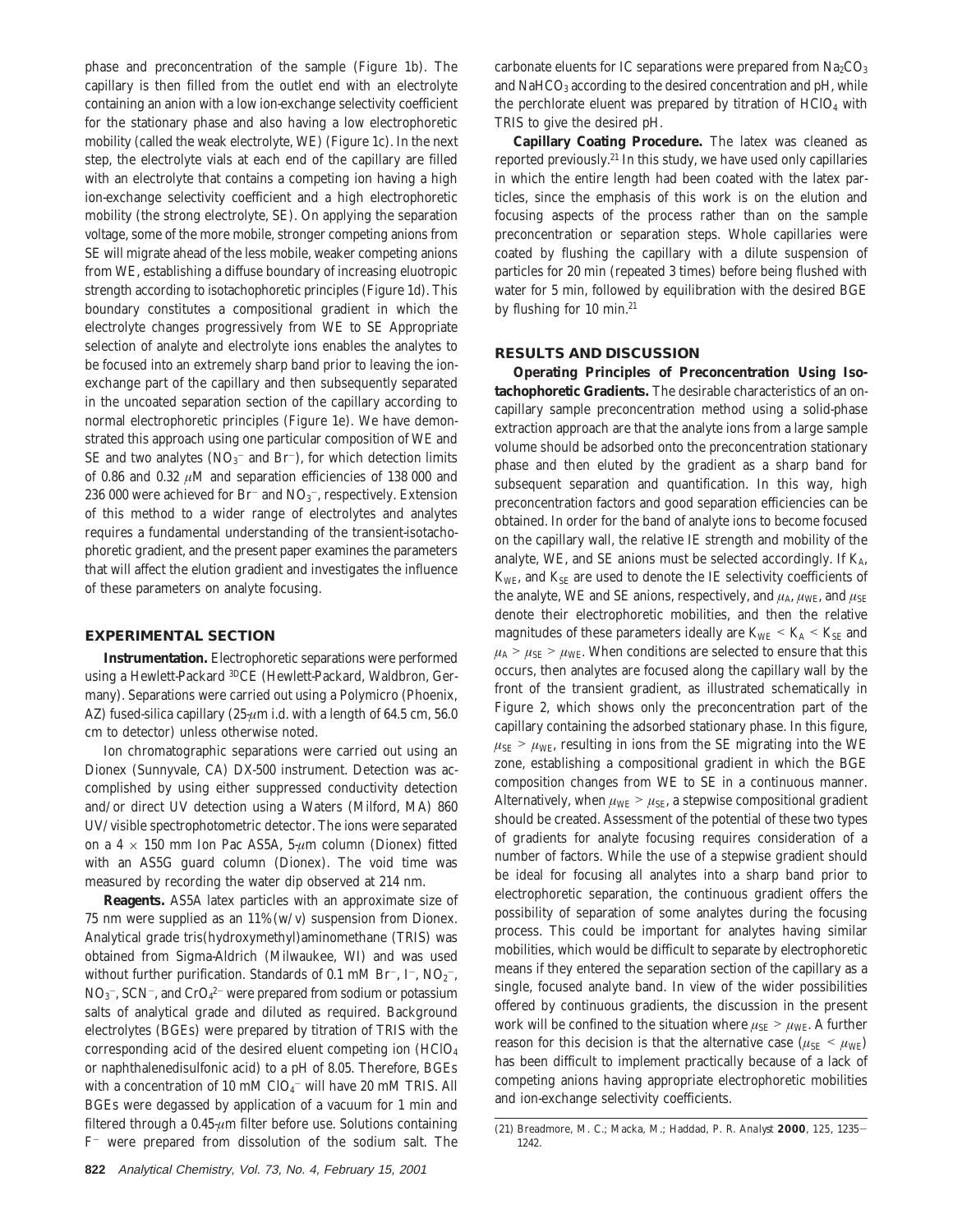

Figure 2. Schematic representation of the focusing mechanism using an IE-OT-CEC column and a transient-isotachophoretic gradient, illustrated by I<sup>-</sup>. SCN<sup>-</sup> is not focused because its electrophoretic mobility is lower than that of the SE, while  $CrO<sub>4</sub><sup>2–</sup>$  is not focused because the eluotropic strength of the SE is too low.

The effects of the gradient on the movement of three different analyte ions of differing electrophoretic mobilities and ionexchange selectivity coefficients are illustrated in Figure 2. A continuous compositional gradient has been used for illustrative purposes; however, the same principle applies when a stepwise gradient is used. In the case of  $I^-$ , when the strong competing anion from SE reaches the adsorbed analyte, immediate desorption of the analyte occurs  $(K_{SE} > K_I-)$ . The analyte then migrates according to its electrophoretic mobility (which is higher than that of the strong competing anion) and therefore migrates ahead of the gradient front, into a zone of BGE containing WE. In this zone, the analyte has a higher interaction with the stationary phase than the competing anion  $(K_I - > K_{WE})$ , so I<sup>-</sup> will therefore be readsorbed onto the wall, only to be again desorbed by the band of strong competing anion that follows. As the gradient boundary moves through the capillary, the band of  $I^-$  therefore becomes focused due to its different migration rates in the two zones and moves with the gradient boundary. If the mobility of the analyte is less than that of the SE (illustrated by SCN-), or the elution strength of the SE is not high enough to completely desorb the analyte (illustrated by  $CrO<sub>4</sub><sup>2–</sup>$ ), then analyte focusing will not occur.

Since the nature of the elution gradient is fundamental to the achievement of focusing of analytes, methods to manipulate the gradient and to extend this focusing to as wide a range of analytes as possible are required. For this purpose, the ideal SE anion will be one with a very high affinity for the functional groups on the stationary phase (i.e.,  $K_{SE}$  will be large) and a low electrophoretic mobility (i.e.,  $\mu_{\text{SE}}$  will be small). As will be demonstrated later in this paper, these conditions can be met by a reasonably wide range of anions.

**Gradient Generation and Characterization.** Generation of the elution gradient is accomplished by the use of a transientisotachophoretic process, and therefore, the gradient will differ when different combinations of WE and SE are used. To compare different gradients, it is necessary to characterize them using a suitable parameter and we have chosen to examine how the eluotropic strength of the gradient changes with electrolyte composition.

**1. Eluotropic Strength.** The eluotropic strength of a particular eluent, and hence the nature of any gradient formed from this eluent, will be a function of the concentration of the eluent competing ion and the affinity of the eluent competing ion with the stationary phase. The eluotropic strength of an eluent E, denoted as  $S_{\text{E}}$ , will increase with the charge  $(y)$ , concentration ([E]), and selectivity coefficient toward a particular univalent analyte,  $A(K_{E,A})$ , and can be defined by the following equation:

$$
S_{\rm E} = K_{\rm E,A}[E]^y \tag{1}
$$

Estimates for  $S_E$  can therefore be obtained if  $K_{E,A}$  and the concentration and charge of SE are known. These parameters are discussed below.

The concentration of SE that migrates into the capillary is given by the Kohlrausch regulating function (KRF) and is dependent on the electrolyte that fills the capillary when the voltage is first applied.22 The equilibrium concentration of SE migrating into the capillary is therefore given by

$$
[SE] = \frac{Z_{WE}}{Z_{SE}} \frac{|\mu_{SE}|}{|\mu_{SE}| + \mu_{cat}} \frac{|\mu_{WE}| + \mu_{cat}}{|\mu_{WE}|} [WE]
$$
(2)

where  $Z_{\text{WE}}$  is the charge of the WE anion,  $Z_{\text{SE}}$  is the charge of the SE anion, and cat denotes the countercation, assuming this is the same for both WE and SE. It is therefore possible to calculate the [SE] that would result for a particular type of SE competing ion if the composition of WE is known.

Values for  $K_{\text{EA}}$  can be obtained by measurement of the ionexchange behavior of the desired ions on a chromatographic system using the same stationary phase as that employed in the IE-OT-CEC system. The latex particles used to coat the capillary are the same as those used in the latex-agglomerated stationary phase in a Dionex AS5A column. Retention data for potential eluent ions were obtained using a 50 mM carbonate eluent (pH 10.0) for the weakly retained anions and a 50 mM sodium perchlorate eluent at pH 10.0 (prepared by titration of perchloric acid with sodium hydroxide) for the more strongly retained anions. The selectivity coefficient  $K_{EA}$  for a range of anions to be used as potential eluents (and hence designated as E) can be estimated from these data using a reference analyte and nonlinear regression from the following equation:23

$$
\log \alpha_{E,F} = \frac{1}{1} \log K_{E,F} + \frac{x - 1}{1} \log \left( \frac{K_F V_m}{w} \right) \tag{3}
$$

where E is the anion, and F is the reference analyte,  $V_m$  is the volume of the mobile phase, *w* is the weight of the stationary

<sup>(22)</sup> Foret, F.; Kriva´nkova´, L.; Bocek, P. *Capillary Zone Electrophoresis*; VCH: Weinheim, 1999.

<sup>(23)</sup> Haddad, P. R.; Jackson, P. E. *Ion Chromatography. Principles and Applications*; Elsevier: Amsterdam, 1990; pp 798.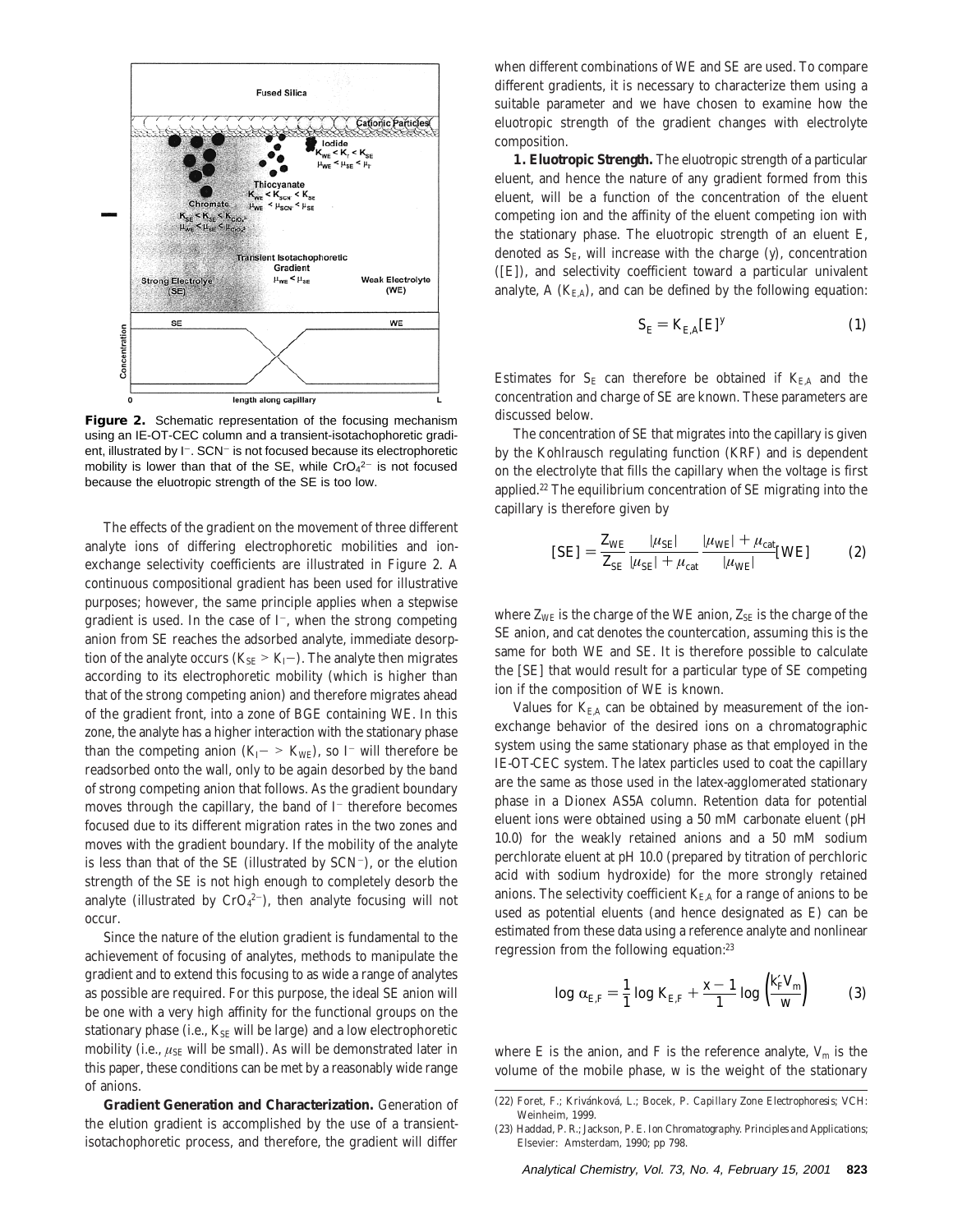### **Table 1. Electrophoretic Mobilities, Retention Factors, and Ion-Exchange Selectivity Coefficients (Relative to Fluoride) for Selected Anions**

| anion <sup>a</sup>   | $\mu_{\rm ep}$ $10^{-9}$<br>$\text{m}^2/\text{V}\cdot\text{s}$ | K, CO <sub>3</sub> <sup>2–</sup><br>HCO <sub>3</sub> | K<br>ClO <sub>4</sub> | $K_{\rm E.F}$ | anion $a$                  | $\mu_{\rm{ep}},\,10^{-9}$<br>$\rm m^2/V\text{-}s$ | K, CO <sub>3</sub> <sup>2–</sup><br>HCO <sub>3</sub> | K<br>ClO <sub>4</sub> | $K_{\rm E.F}$ |
|----------------------|----------------------------------------------------------------|------------------------------------------------------|-----------------------|---------------|----------------------------|---------------------------------------------------|------------------------------------------------------|-----------------------|---------------|
| fluoride             | $-58.12$                                                       | 0.05                                                 |                       | 1.00          | heptanesulfonate           | $-25.21$                                          | 2.68                                                 |                       | 58.4          |
| lactate              | $-37.79$                                                       | 0.06                                                 |                       | 1.00          | malonate                   | $-62.84$                                          | 2.73                                                 |                       | 53.6          |
| acetate              | $-44.96$                                                       | 0.06                                                 |                       | 1.40          | 2-aminobenzoate            | $-28.75$                                          | 3.13                                                 |                       | 68.2          |
| glycolate            | $-42.87$                                                       | 0.07                                                 |                       | 1.60          | bromide                    | $-77.42$                                          | 3.50                                                 |                       | 76.4          |
| propionate           | $-39.82$                                                       | 0.09                                                 |                       | 2.00          | 4-aminobenzenesulfonate    | $-33.12$                                          | 3.79                                                 |                       | 82.6          |
| $n$ -butanoate       | $-35.28$                                                       | 0.11                                                 |                       | 2.40          | chlorate                   | $-67.33$                                          | 3.83                                                 |                       | 83.6          |
| iodate               | $-42.64$                                                       | 0.12                                                 |                       | 2.60          | nitrate                    | $-73.11$                                          | 3.93                                                 |                       | 85.6          |
| formate              | $-60.02$                                                       | 0.13                                                 |                       | 2.80          | tartrate                   | $-59.44$                                          | 3.99                                                 |                       | 78.3          |
| isopentanoate        | $-32.63$                                                       | 0.16                                                 |                       | 3.40          | phosphate                  | $-56.74$                                          | 4.02                                                 |                       | 78.8          |
| <b>HEPES</b>         | $-21.52$                                                       | 0.17                                                 |                       | 3.60          | benzenesulfonate           | $-33.02$                                          | 4.27                                                 |                       | 93.0          |
| ethanesulfonate      | $-43.90$                                                       | 0.17                                                 |                       | 3.60          | oxalate                    | $-7.05$                                           | 5.20                                                 |                       | 102           |
| methanesulfonate     | $-51.27$                                                       | 0.17                                                 |                       | 3.60          | octanesulfonate            | $-13.82$                                          | 5.44                                                 |                       | 118           |
| <b>MOPS</b>          | $-26.24$                                                       | 0.21                                                 |                       | 4.60          | sulfate                    | $-76.79$                                          | 6.26                                                 |                       | 123           |
| <b>MES</b>           | $-27.99$                                                       | 0.21                                                 |                       | 4.60          | 4-toluenesulfonate         | $-28.62$                                          | 7.20                                                 |                       | 157           |
| <b>HIBA</b>          | $-33.00$                                                       | 0.21                                                 |                       | 4.60          | fumarate                   | $-60.91$                                          | 8.18                                                 |                       | 160           |
| propanesulfonate     | $-39.40$                                                       | 0.25                                                 |                       | 5.40          | <b>EDTA</b>                | $-52.44$                                          | 13.95                                                |                       | 246           |
| sulfamate            | $-42.17$                                                       | 0.26                                                 |                       | 5.60          | phthalate                  | $-51.61$                                          | 17.86                                                |                       | 350           |
| picolinate           | $-33.00$                                                       | 0.38                                                 |                       | 8.20          | molybdate                  | $-72.83$                                          | 18.28                                                | 0.56                  | 358           |
| hexanoate            | $-31.58$                                                       | 0.39                                                 |                       | 8.40          | iminodiacetate             | $-29.90$                                          | 18.85                                                |                       | 369           |
| butanesulfonate      | $-36.41$                                                       | 0.39                                                 |                       | 8.60          | <b>DTPA</b>                | $-57.20$                                          | 27.61                                                |                       | 487           |
| ascorbate            | $-26.83$                                                       | 0.45                                                 |                       | 9.80          | salicylate                 | $-28.57$                                          | 29.94                                                |                       | 587           |
| <b>CHES</b>          | $-6.98$                                                        | 0.51                                                 |                       | 11.2          | iodide                     | $-75.43$                                          | 32.64                                                | 0.40                  | 711           |
| octanoate            | $-27.37$                                                       | 0.52                                                 |                       | 11.4          | 4-hydroxybenzoate          | $-31.79$                                          | 39.47                                                |                       | 774           |
| camphorsulfonate     | $-25.08$                                                       | 0.57                                                 |                       | 12.4          | dipicolinate               | $-51.70$                                          | 41.44                                                | 0.82                  | 812           |
| bromate              | $-61.00$                                                       | 0.69                                                 |                       | 15.0          | 2-sulfobenzoate            | $-48.14$                                          | 43.21                                                | 1.17                  | 847           |
| 4-aminophenylacetate | $-30.75$                                                       | 0.70                                                 |                       | 15.2          | chromate                   | $-72.23b$                                         | 43.73                                                | 1.25                  | 857           |
| pentanesulfonate     | $-33.75$                                                       | 0.72                                                 |                       | 15.6          | thiosulfate                | $-76.86$                                          | 46.03                                                | 1.08                  | 903           |
| nicotinate           | $-33.79$                                                       | 0.72                                                 |                       | 15.8          | thiocyanate                | $-62.99$                                          | 58.19                                                |                       | 1270          |
| isonicotinate        | $-34.37$                                                       | 0.83                                                 |                       | 18.2          | citrate                    | $-64.69$                                          | 77.28                                                | 1.43                  | 1360          |
| chloride             | $-76.27$                                                       | 0.84                                                 |                       | 18.4          | perchlorate                | $-63.66$                                          | 108.0                                                |                       | 2350          |
| sorbate              | $-31.62$                                                       | 1.02                                                 |                       | 22.2          | 2,3-dihydroxybenzoate      | $-27.14$                                          | 157c                                                 | 1.95                  | 2780          |
| nitrite              | $-75.34$                                                       | 1.27                                                 |                       | 27.6          | 1,2-benzenedisulfonate     | $-47.62$                                          | 157.7                                                | 1.94                  | 3090          |
| hexanesulfonate      | $-30.82$                                                       | 1.39                                                 |                       | 30.4          | sulfosalicylate            | $-27.53$                                          | 439.2                                                | 4.06                  | 7750          |
| cyanate              | $-47.86$                                                       | 1.45                                                 |                       | 31.6          | 5-sulfoisophthalate        | $-33.77$                                          | 791c                                                 | 12.61                 | 14000         |
| glutarate            | $-53.09$                                                       | 1.99                                                 |                       | 43.4          | 1,5-naphthalenedisulfonate | $-57.38$                                          | 860c                                                 | 13.70                 | 16900         |
| benzoate             | $-29.57$                                                       | 2.09                                                 |                       | 45.6          | benzenetetracarboxylate    | $-68.13$                                          | 6387c                                                | 101.8                 | 104000        |
| adipate              | $-50.03$                                                       | 2.14                                                 |                       | 41.9          | naphthalenetrisulfonate    | $-73.48$                                          | 7592c                                                | 121.0                 | 136000        |
| succinate            | $-57.03$                                                       | 2.17                                                 |                       | 42.6          | indigo carmine             | $-43.04$                                          | 13768c                                               | 219.5                 | 237000        |

*<sup>a</sup>* HEPES, 4-(2-hydroxyethyl)-1-piperazineethaneesulfonic acid; MOPS, 3-morpholinopropanesulfonic acid; MES, 2-morpholinoethanesulfonic acid; HIBA, 2-hydroxyisobutyric acid; CHES, 2-(cyclohexylamino)ethanesulfonic acid; EDTA, ethylenediaminetetraaectic acid; DTPA, diethelenetriamine pentaacetic acid. *<sup>b</sup>* Mobility measured in 5 mM sulfate/10 mM DEA electrolyte. *<sup>c</sup>* Retention factors in carbonate estimated from scaling the values obtained in perchlorate. Scaling factor determined by the retention factors of anions separated in both eluents.

phase, and *x* is the eluent anion charge. Values for the selectivity coefficient of E using fluoride as the reference  $(K_{E,F})$  can be determined from eq 3 and are shown in Table 1. These values were calculated using retention factors measured in the carbonate eluent. Since the retention times of some of the more strongly retained analytes could be determined only in the perchlorate eluent, it was necessary to estimate values for their retention factor in the carbonate system. This was done by comparing how the retention factors of selected anions (I<sup>-</sup>, 2-sulfobenzoic acid, CrO $_4^{2-}$ ,  $\mathrm{S}_2\mathrm{O}_3{}^{2-}$ , citrate, 1,2-benzenedisulfonic acid, sulfosalicylic acid) were related in both the carbonate and perchlorate systems and applying the same relationship to retention factors for those anions separated in only the perchlorate system. The effective charge of the eluent ion was calculated at the operating pH of 10.0 using tabulated dissociation constants.24

The difference in eluotropic strength between SE and WE, denoted  $S_G$  (i.e., the eluotropic range of the gradient) can be defined according to the following equation:

$$
S_{\rm G} = S_{\rm SE} - S_{\rm WE} \tag{4}
$$

Combination of eqs 1, 2, and 4 shows that  $S_G$  for a particular SE/ WE combination will be dependent on (i) the concentration of WE, (ii) the mobility of WE, (iii) the mobility of SE, (iv) the mobility of the countercation, and (v) the relative charges of WE and SE.

**2. Gradient Profile.** Because the elution gradient is formed from a transient isotachophoretic boundary, its shape can be predicted from isotachophoretic theory. Detailed descriptions and derivations of mathematical equations describing the process have been published by Foret et al.,<sup>22</sup> and only final equations will be repeated here. It should be noted that, for simplification, only electrolytes containing monovalent anions are considered and only for the case when  $\mu_{SE} > \mu_{WE}$ .

The position of the mixed zone of WE/SE along the column at time  $t$ , can be determined from  $x_{WE}$  (the position of the pure

<sup>(24)</sup> Lide, D. R., Ed. *CRC Handbook of Chemistry and Physics*; CRC Press.: London, 1994.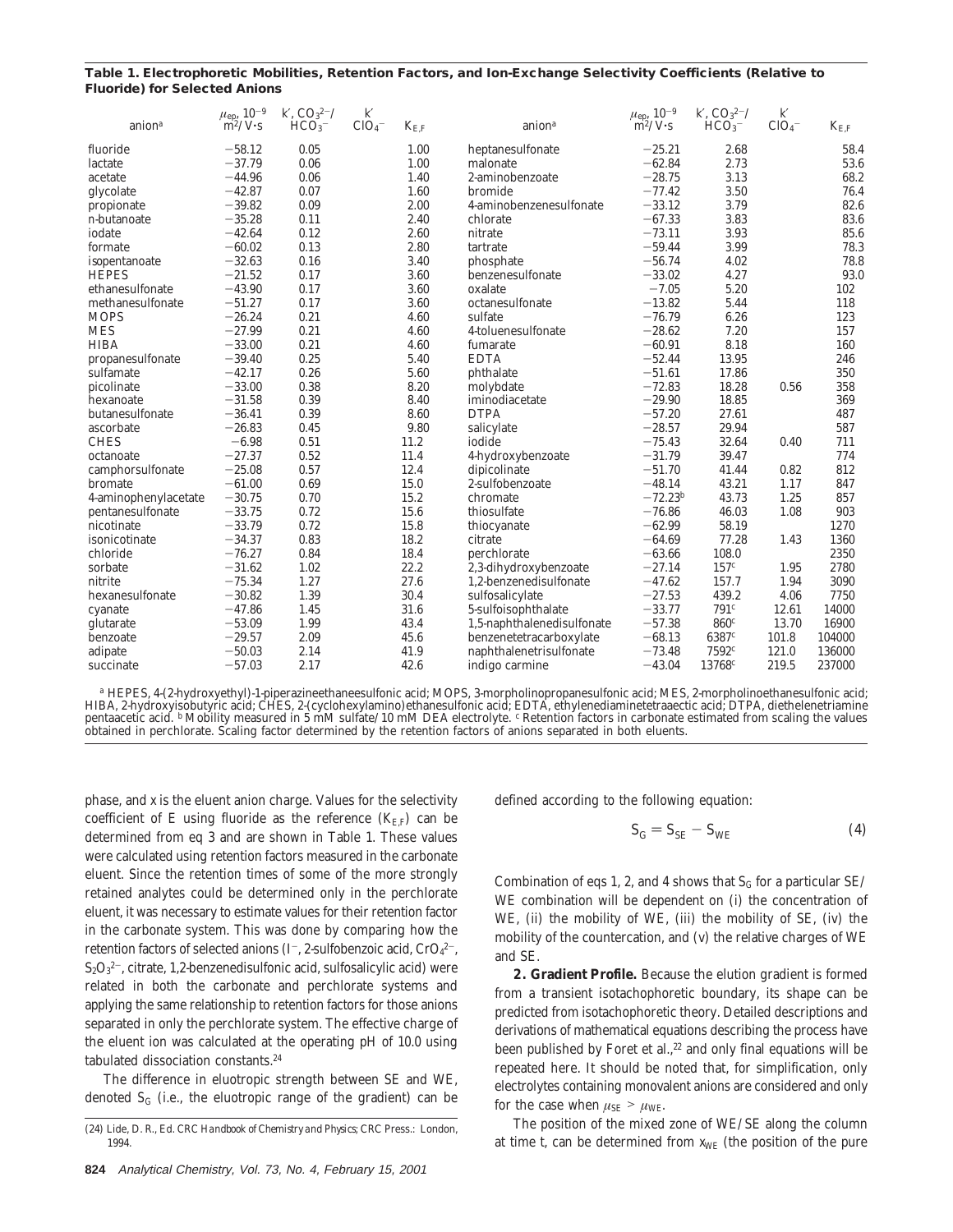WE zone, where *x* is a distance measured from the capillary inlet) and  $x_{SE}$  (the position of the pure SE zone), which are given by<sup>22</sup>

$$
x_{\text{WE}} = \bar{x}_{\text{WE}} t \tag{5}
$$

$$
x_{\rm SE} = \bar{x}_{\rm SE} t \tag{6}
$$

where  $\bar{x}_{WE}$  and  $\bar{x}_{SE}$  are the linear velocities of the WE and SE zones, respectively, and are given  $by<sup>22</sup>$ 

$$
\bar{x}_{\rm SE} = \frac{\mu_{\rm SE} I}{SF(\mu_{\rm WE} + |\mu_{\rm cat}|) \,\text{[WE]}_{\rm WE}}\tag{7}
$$

$$
\bar{x}_{WE} = \frac{\mu_{WE}^2}{SF\mu_{SE}(\mu_{WE} + |\mu_{cat}|) \text{[WE]}_{WE}} = \frac{\mu_{WE}^2}{\mu_{SE}^2} \bar{x}_{SE}
$$
(8)

where *S* is the cross-sectional area of the capillary, *F* the Faraday constant, *I* the cross-sectional current, and  $[WE]_{WE}$  the concentration of WE in the zone containing only WE.

The concentration of SE in the zone [WE]<sub>WE</sub>, given by  $x \leq$ *x*WE, is equal to 0 by definition. The concentration of SE in the zone  $[SE]_{SE}$ , given by  $x_{SE} < x$ , is given by eq 2, where SE and WE are both monovalent. The concentration of SE in the mixed zone of WE and SE, denoted by  $[SE]_{SE/WE}$ , where  $x_{WE} < x < x_{SE}$ , is given  $by<sup>22</sup>$ 

$$
[SE]_{SE/WE} =
$$
  
\n
$$
[WE]_{WE} \frac{\mu_{SE}}{\mu_{SE} - \mu_{WE}} \frac{\mu_{WE} + |\mu_{cat}|}{\mu_{SE} + |\mu_{cat}|} \left(\frac{1}{F\mu_{WE}Z(x,t)} - 1\right) (9)
$$

Where  $Z(x,t)$  is defined as

$$
Z(x,t) = \sqrt{\frac{S[WE]_{WE}(\mu_{WE} + |\mu_{cat}|)(x-1)}{F\mu_{SE}\mu_{WE}^2It}} \qquad (10)
$$

at any given time *t* for all  $x_{WE} < x < x_{SE}$ .

These equations reveal that the position of the gradient will be governed primarily by the relative mobilities of the WE and SE anions. By using defined vales of electrophoretic mobilities of the ions (from values in Table 1), and a value of  $-30 \times 10^{-9}$  m<sup>2</sup>/ <sup>V</sup>'s for the electroosmotic flow (EOF), it is possible to construct a theoretical gradient profile representing how the electrolyte composition changes from WE to SE with time at a defined position along the column. This enables a direct comparison with experimental gradients if the change in gradient composition at the detection window can be measured.

Different gradients can be compared on the basis of their slope, which can be defined as the change in eluotropic strength,  $S_G$ divided by the time required for that change, ∆*t*, given by

slope 
$$
=\frac{S_{\text{G}}}{\Delta t} = \frac{S_{\text{SE}} - S_{\text{WE}}}{t_{\text{SE}} - t_{\text{WE}}}
$$
 (11)

**Influence of WE Concentration.** The concentration of WE will govern the concentration and hence eluotropic strength of



**Figure 3.** (a) Theoretical prediction of the influence of the concentration of the WE competing anion (in this case,  $F^-$ ) on the eluotropic strength of a ClO<sub>4</sub><sup>-</sup> SE entering the capillary. SE: 50 mM ClO<sub>4</sub><sup>-</sup>/100 mM TRIS, pH 8.05. (b) Influence of varying the concentration of WE (NaF) on the preconcentration and elution of inorganic anions. SE: 50 mM ClO4 -/100 mM TRIS, pH 8.05, voltage -30 kV, injection was for 4 min of 0.5  $\mu$ M each anion prepared in WE. Peaks: (1) Br<sup>-</sup>, (2)  $NO_3^-$ , (3) I<sup>-</sup>, (4) SCN<sup>-</sup>, and (5) CrO<sub>4</sub><sup>2-</sup>.

SE according to eq 2. Figure 3a illustrates the theoretical influence of increasing the concentration of a  $F^-$  WE on the eluotropic strength of a ClO<sub>4</sub>  $\sim$  SE. It can be seen that as the concentration of WE increases, the eluotropic strength of the  $ClO<sub>4</sub><sup>-</sup> SE$  increases, while the time over which the gradient is generated should remain unchanged. It should be noted that theoretical gradients were predicted by ignoring the influence of ionic strength, which will affect both electrophoretic mobilities and EOF. Figure 3b shows the influence of these same  $F^-$  WE concentrations on the actual focusing and separations obtained for a series of inorganic anions as analytes using a capillary that had been coated with ionexchange particles along its entire length up to the detection window. It can be seen that, at 5 mM F<sup>-</sup>, the Br<sup>-</sup> and NO<sub>3</sub><sup>-</sup> peaks were focused but I<sup>-</sup> and SCN<sup>-</sup> were eluted later as broad peaks. As the concentration of WE was increased, the  $I^-$  peak moved closer to the focused peak of Br<sup>-</sup> and  $NO<sub>3</sub>$ <sup>-</sup>, until above 20 mM it comigrated with  $\rm Br^-$  and  $\rm NO_3^-$  due to the increase in eluotropic strength of the resultant ClO $_4^-$  SE evident from Figure 3a. This same effect is also illustrated by the elution of SCN<sup>-</sup> closer to the focused peak when higher concentrations of  $F^-$  were used. Increasing the WE concentration did not change the migration time of the  $SCN^-$  peak significantly due to the mobility of  $SCN^-$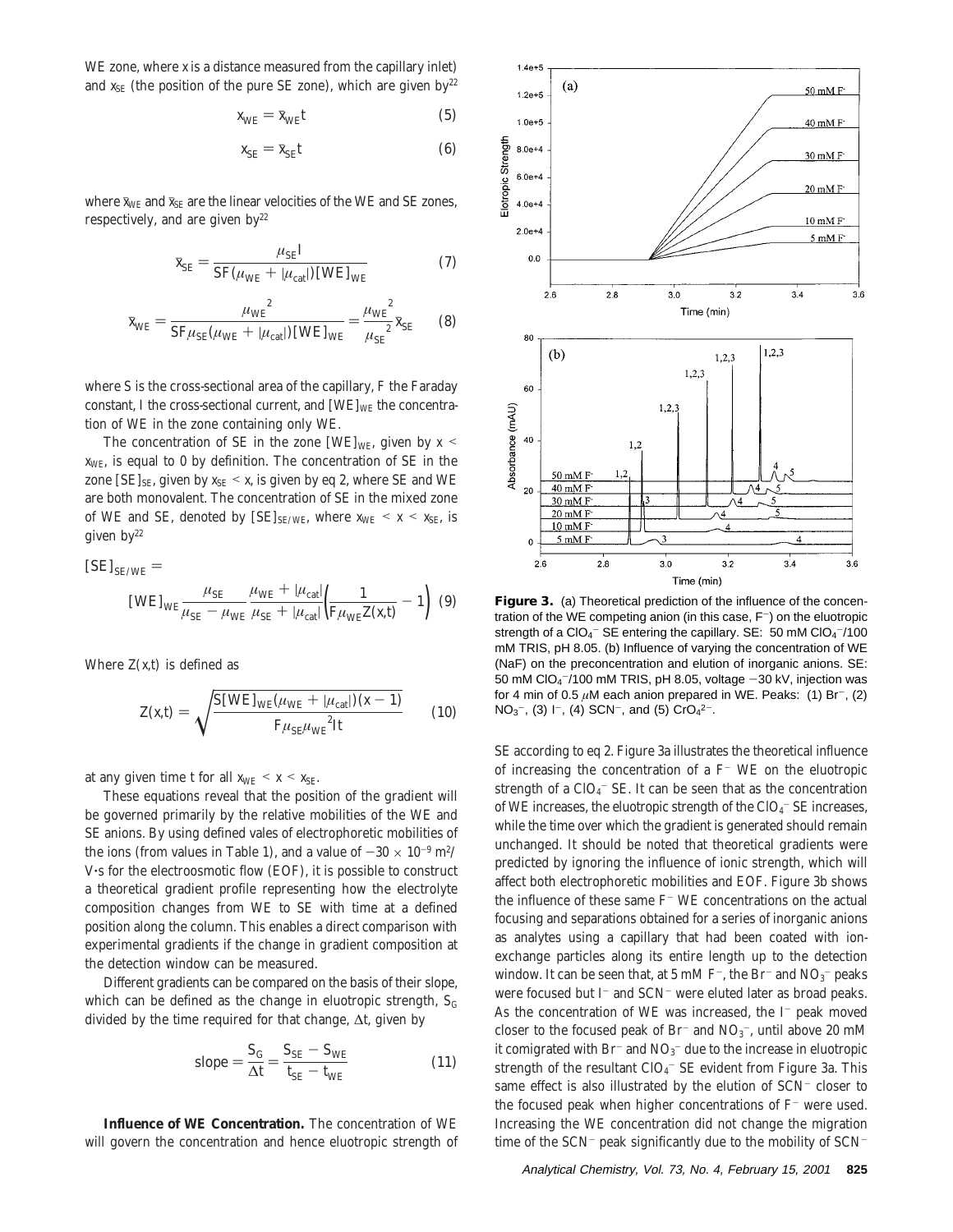

**Figure 4.** Influence of increasing the concentration of WE (NaF) on the eluotropic strength of an SE formed from different competing anions. In all cases, the SE countercation was Na<sup>+</sup>. Note that naphthalenedisulfonate is displayed on a scale a factor of 100 times higher than the other anions.

being lower than that of  $\text{ClO}_4^-$  and hence an inability for a focused peak to be attained. The peak for CrO $_4^{2-}$  first appeared at 20 mM F-, and increasing the WE concentration resulted in a decrease in retention. However, even at 50 mM F-, the concentration of SE entering the capillary was insufficient to completely suppress interaction of  $CrO<sub>4</sub><sup>2-</sup>$  with the stationary phase, leading to a distorted peak. While it would be possible to increase the concentration of F<sup>-</sup> so that the resultant concentration of SE would eventually be sufficient to prevent interactions of  $CrO<sub>4</sub><sup>2-</sup>$  with the stationary phase, the concentration of  $F^-$  necessary in the WE would cause elution of weakly retained ions (such as Br<sup>-</sup> and  $NO<sub>3</sub><sup>-</sup>)$  when the capillary was first filled with WE prior to application of the voltage (step 2 shown in Figure 1c). A further disadvantage is that the increase in ionic strength results in a lower EOF, which results in a slower separation, evident in Figure 3b as the increasing migration time of the focused peak. An alternative to increasing the concentration of WE as a means to increase the eluotropic strength of SE is to use a competing ion in the SE that has a higher selectivity coefficient than  $\text{ClO}_4$  .

Figure 4 shows the increase in eluotropic strength observed as the concentration of a  $F^-$  WE is increased for some of the potential SE anions shown in Table 1. It is apparent that the eluotropic strength of a particular SE is strongly dependent on the concentration of  $F^-$  in the WE, especially for multivalent eluent ions. This can be seen by comparing adipate and I<sup>-</sup>, where the eluotropic strength of adipate increases more rapidly than  $I^-$  as the concentration of WE is increased. Thus, an SE of higher eluotropic strength will be produced using  $I^-$  (rather than adipate) as the SE competing anion if the concentration of  $F^-$  in the WE is low, but the reverse is true when high concentrations  $($ >50 mM) of WE are used. In terms of finding a SE competing anion capable of focusing a strongly bound analyte such as  $CrO<sub>4</sub><sup>2-</sup>$ , a high eluotropic strength is required and naphthalenedisulfonate (NDS) is a good candidate. A WE of 10 mM  $F^-$  produces a SE containing 4.96 mM NDS, giving an eluotropic strength of 1.7  $\times$  $10^6$  (compared to an eluotropic strength of  $4.9 \times 10^5$  for an SE containing 10.4 mM  $ClO_4^-$  which would be formed under identical WE conditions) Figure 5 shows the use of NDS as SE when 20 mM NaF as WE and CrO<sub>4</sub><sup>2-</sup> as analyte are used. Detection of  $CrO<sub>4</sub><sup>2-</sup>$  was performed at 370 nm while detection at 226 nm



**Figure 5.** Focusing of CrO<sub>4</sub><sup>2-</sup>. Top trace, detection at 370 nm; bottom trace shows gradient profile by detection at 226 nm. WE: 20 mM NaF. SE: 50 mM NDS/200 mM TRIS, pH 8.05, voltage  $-30$  kV; injection was for 4 min of a 0.5  $\mu$ M CrO<sub>4</sub><sup>2-</sup> solution.

enabled the NDS gradient to be visualized. Detection of other inorganic anions at low-UV wavelengths was not possible due to the background absorbance of the SE. It can be seen that the peak for  $CrO<sub>4</sub><sup>2-</sup>$  is highly focused, demonstrating that the eluotropic strength of the SE was sufficient to suppress any interaction between  $CrO<sub>4</sub><sup>2-</sup>$  and the stationary phase, and the mobility of NDS is low enough to allow  $CrO<sub>4</sub><sup>2-</sup>$  to be focused.

Selecting the appropriate WE and SE composition for analyte focusing is a complex procedure. The WE must ensure analyte retention, while the SE must immediately desorb the analytes. To achieve this, eluotropic strength should be calculated by using both the concentration and ion-exchange selectivity coefficient of the competing anion.

**Influence of Mobility of the Countercation.** Equation 2 indicates that the electrophoretic mobility of the countercation will influence the concentration of SE entering the capillary. Using eq 2 and defining the WE as 10 mM  $F^-$  and  $ClO_4^-$  as the SE competing anion, the influence of changing the mobility of the countercation can be calculated. For the countercations  $Li^+$  ( $\mu_{ep}$  $=$  38.66), Na<sup>+</sup> ( $\mu_{ep}$  = 50.08), and K<sup>+</sup> ( $\mu_{ep}$  = 73.48), the concentration of ClO<sub>4</sub> $^-$  produced as the SE varies from 10.36 mM for Li $^{\rm +}$  to 10.52 mM for  $K^+$ . This suggests that while the countercation should theoretically have the highest mobility possible, in practice, the increase in SE concentration achieved by changing the nature of the countercation is not significant.

**Influence of Mobility of the WE Competing Anion.** Changing the mobility of the WE competing anion will affect the concentration of SE entering the capillary according to the Kohlrausch regulating function and will also affect the profile of the gradient. To examine the influence of this effect on analyte focusing, four anions with different electrophoretic mobilities and similar ion-exchange selectivity coefficients (Table 1) were selected as WE competing anions. The selected anions were isopentanoate ( $\mu_{ep} = -32.63$ ,  $K_{E,F} = 3.30$ ), ethanesulfonate ( $\mu_{ep}$  $= -43.90, K_{E,F} = 3.59$ , methanesulfonate ( $\mu_{ep} = -51.27, K_{E,F} =$ 3.59), and formate ( $\mu_{ep} = -60.02$ ,  $K_{E,F} = 2.79$ ). Any change in the gradient profile between these anions should be related only to changes in electrophoretic mobility. To enable the gradient profile to be visualized, SCN- was used as the SE competing anion rather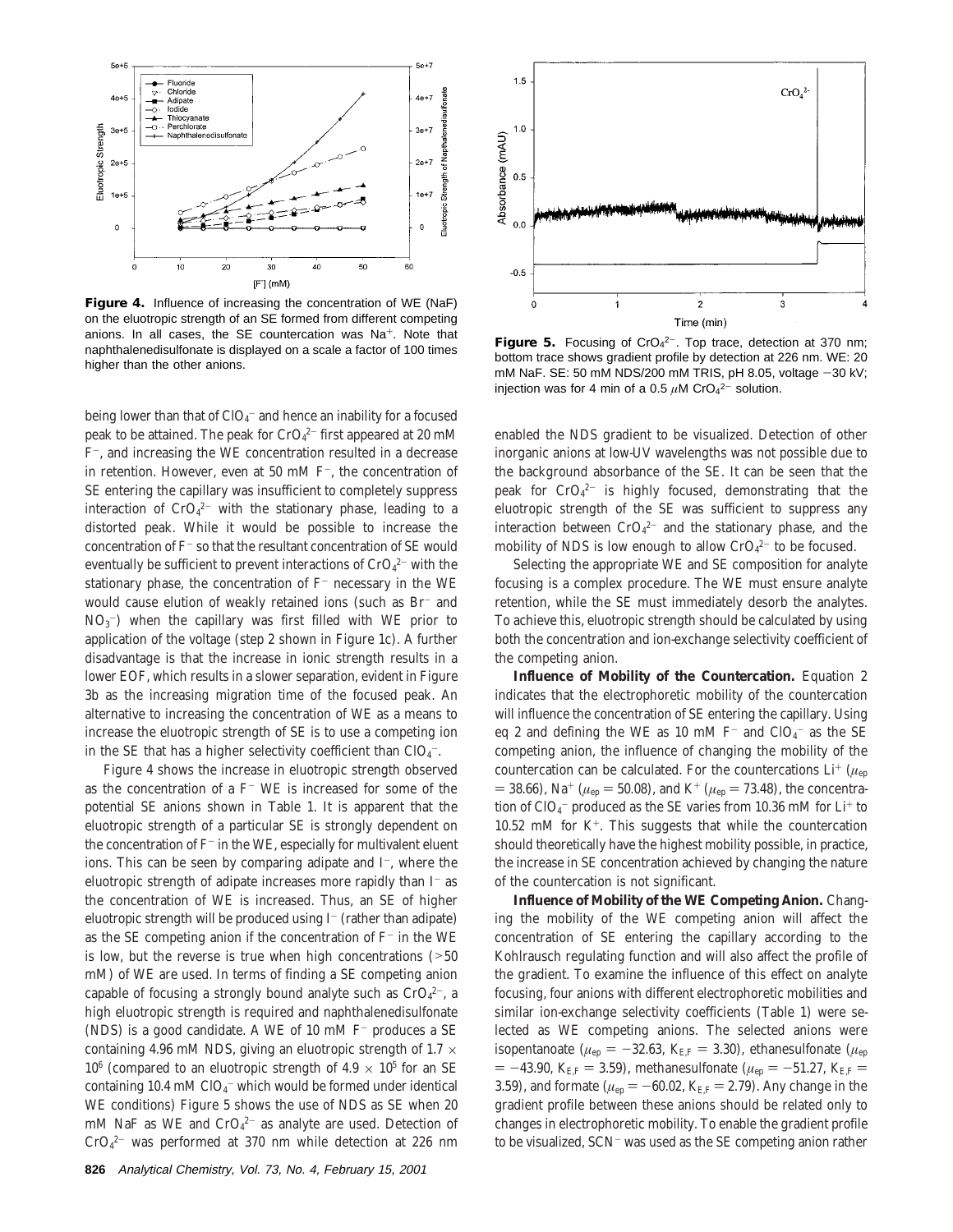

**Figure 6.** Theoretical (a) and experimental (b) gradients showing the influence of varying WE mobility. The WE concentration in all cases was 5 mM and NaSCN was used as the SE at a concentration of 10 mM. WE competing anions are (1) formate, (2) methanesulfonate, (3) ethanesulfonate, and (4) isopentanoate.

than  $ClO_4^-$  since both have similar mobilities and ion-exchange selectivity coefficients, but SCN<sup>-</sup> is UV-absorbing. Figure 6a shows the transient gradient profiles predicted from theory for the four different WE competing anions and Figure 6b shows the gradient profiles obtained experimentally.

There is general agreement between Figure 6a and 6b with regard to the slope of the gradient and the overall increase of [SCN-] in SE as the mobility of the WE competing anion is decreased. Small differences between theory and experiment may be explained by differences in EOF (an average EOF was used in the theoretical case) and as a result of some uncertainty in the mobilities used in the theoretical predictions (due to the fact that there will be some interaction between the anions and the stationary phase, so the mobilities in the present system could differ from those determined from CE experiments). However, there is a major difference between the two figures, in that the experimental gradient profiles show an initial stepwise increase in [SCN-] (shown by the vertical rise in the plots in Figure 6b), followed by the expected gradient profile. This step is due to adsorption of the SE anions on the stationary phase at the front of the gradient due to their high ion-exchange selectivity coefficient, so that the gradient becomes compressed until the stationary phase becomes saturated with the SE anions. The



**Figure 7.** Influence of the mobility of the WE competing anion on focusing of selected analytes. All WE concentrations were 5 mM of the sodium salt. SE was 10 mM ClO<sub>4</sub><sup>-</sup>/20 mM TRIS, pH 8.05. Other conditions as in Figure 3.



**Figure 8.** Influence of the ion-exchange selectivity coefficient of the SE competing anion on gradient profile. WE: 5 mM NaF. SE concentration was 10 mM of the corresponding sodium salt. Absorbance scale has been normalized to enable a relative comparison of the step. SE anions are (1)  $NO<sub>2</sub><sup>-</sup>$ , (2) I<sup>-</sup>, and (3) NTS.

influence of this step on analyte focusing can be seen in Figure 7, which shows that as the mobility of the WE competing anion decreases, the peak of  $Br^-$  and  $NO_3^-$  becomes less focused. This is due to a reduction in the size of the step, as seen in Figure 6b.

To ensure that the efficiency of analyte focusing is as high as possible, the above results indicate that the mobility of the WE and SE competing anions need to be as close together as possible to give the maximum gradient slope.

**Influence of Ion-Exchange Selectivity Coefficient of the SE Competing Anion.** To confirm the origin of the step at the front of the gradient, the ion-exchange selectivity coefficient of the SE competing anion was varied by using  $NO<sub>2</sub><sup>-</sup>$ , I<sup>-</sup>, and naphthalenetrisulfonate (NTS), all of which are UV-absorbing (allowing the gradient profile to be visualized; see Figure 8), have similar electrophoretic mobilities  $(-75.33, -75.43, \text{ and } -73.47, \text{ respectively}$ tively, Table 1), but have different ion-exchange interactions with the stationary phase  $(K_{\text{EF}} = 27.6, 712,$  and 16 700, respectively, Table 1). It can be seen that the step is virtually nonexistent in the  $NO<sub>2</sub>$  system and is the greatest in the NTS system,